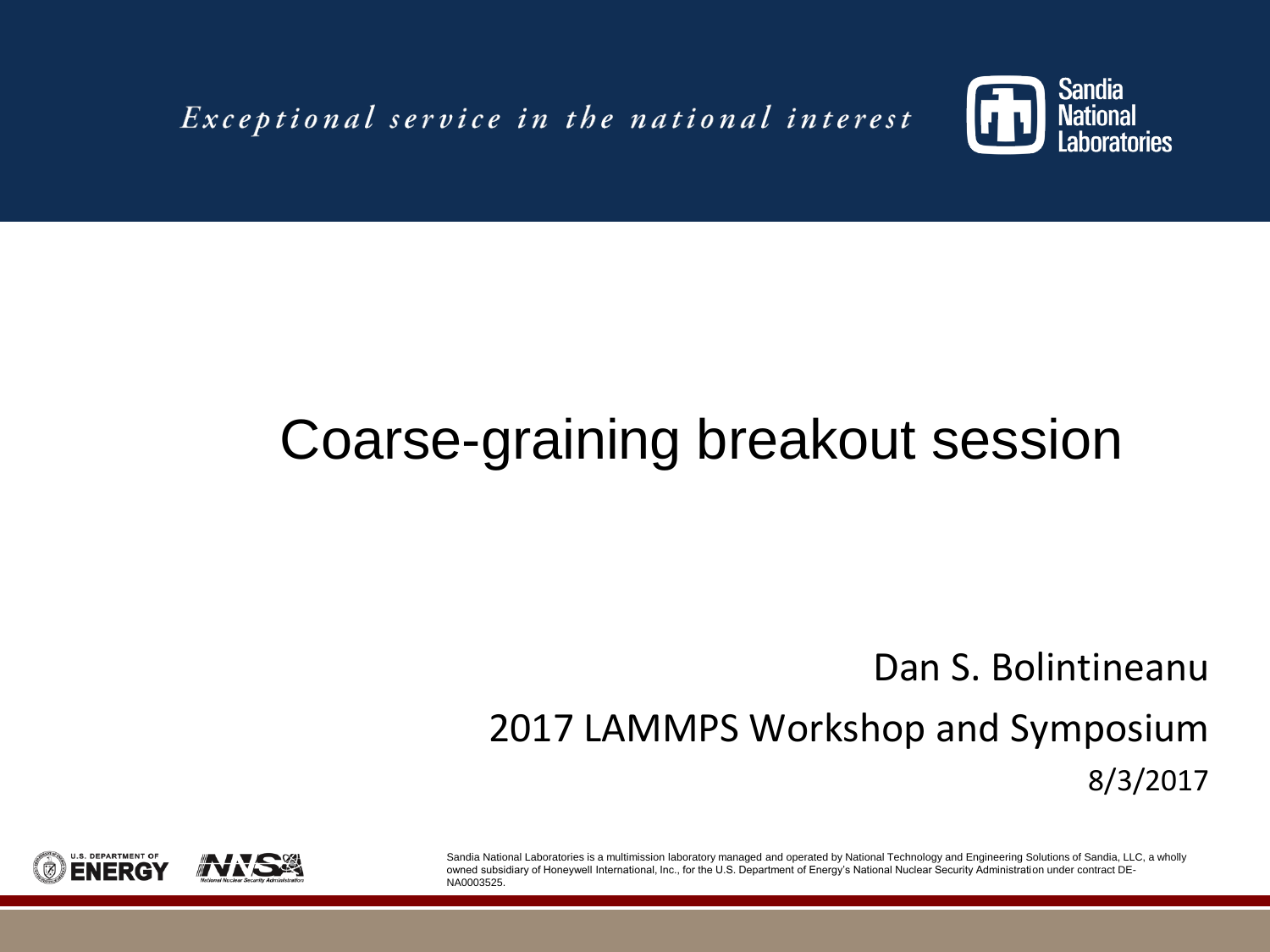## **Outline**



#### **Meso/macroscopic models in LAMMPS**

• *Contributed talk: Svetoslav Nikolov*

**"**Modeling non-linear micromechanics of hydrogels using dissipative particle dynamics"

- DPD, SPH, SMD
- Hydrodynamics: SRD, Lattice Boltzmann, FLD, Mango-Selm, …
- Granular
- **Peridynamics**

### **Molecular and macroscopic:**

• USER-ATC package

#### **'Detailed' MD to coarse-grained MD**

- Iterative Boltzmann, force matching, …
- Tools: VOTCA, fix mscg, PyCGTOOL, Auto\_MARTINI
- CG force fields: MARTINI, USER-ELBA

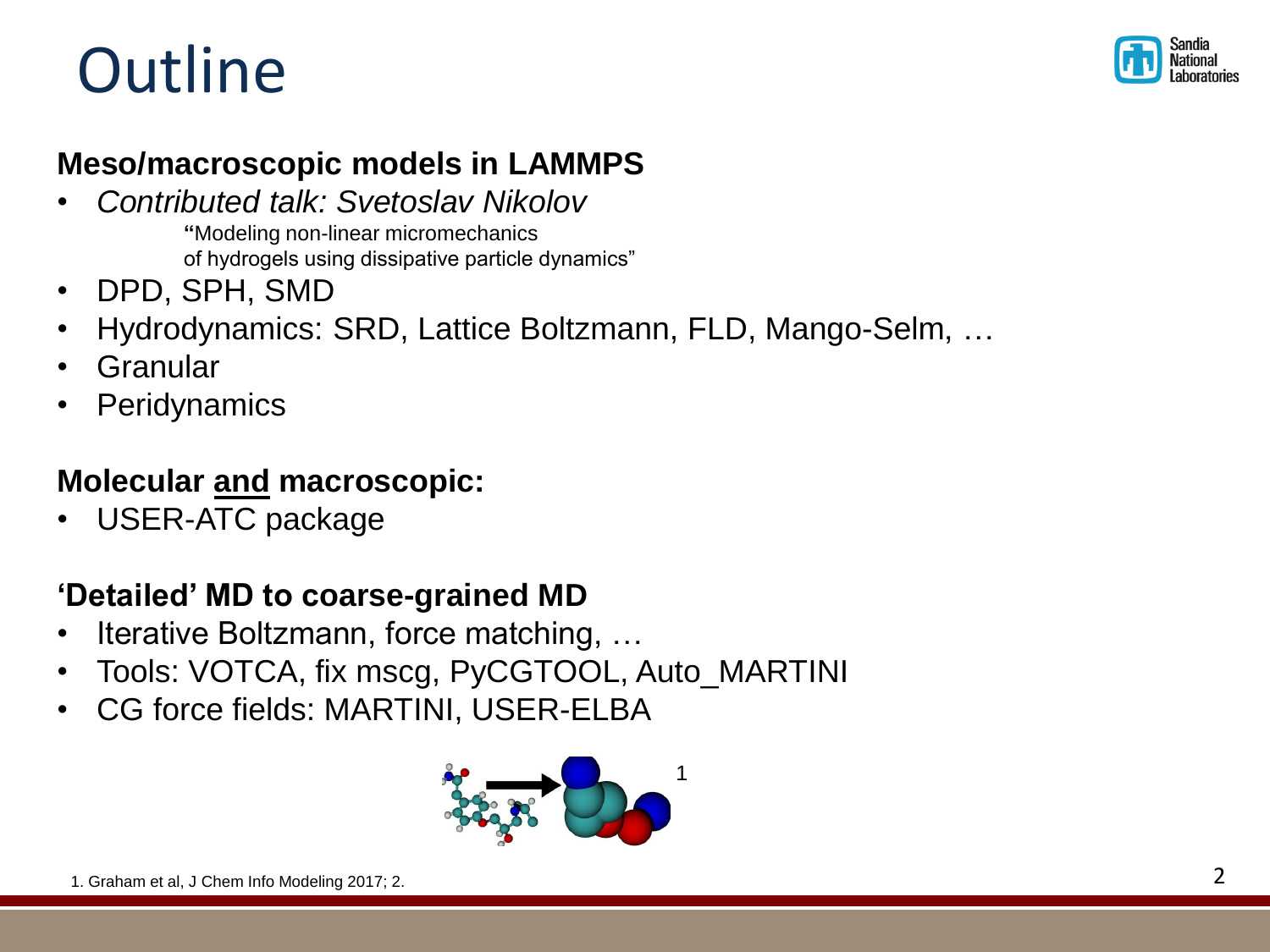# Meso/macroscopic models in LAMMPS

"Top-down" : particles are simply a numerical device for solving governing physics

- $\rightarrow$  typically mass, momentum conservation, i.e. fluid dynamics (NS)
- $\rightarrow$  many other physics also possible

#### **DPD:**

See George Karniadakis talk! **USER-MESO**

See Tim Mattox talk!  $\rightarrow$  USER-DPD: NPT, NPH, equation of state  $\rightarrow$  includes chemical reaction

pair\_style dpd: 'plain vanilla' DPD

pair\_style dpd/tstat: apply pairwise DPD thermostat to any pair-style angular-momentum conserving variant?

#### **SPH:**

Definitely not 'physical' particles, just a Lagrangian solver of continuum equations! USER-SPH, USER-SMD (mitigates 'tensile instabilities') iSPH – implicit time-stepping, coupled to Trilinos Trask, Nathaniel, et al. *Comp Meth Appl Mech Eng* 2015

Related methods:

SDPD: 'thermostatted' SPH, i.e. solver for fluctuating hydrodynamics (Espanol and Revenga, PRE 2003)

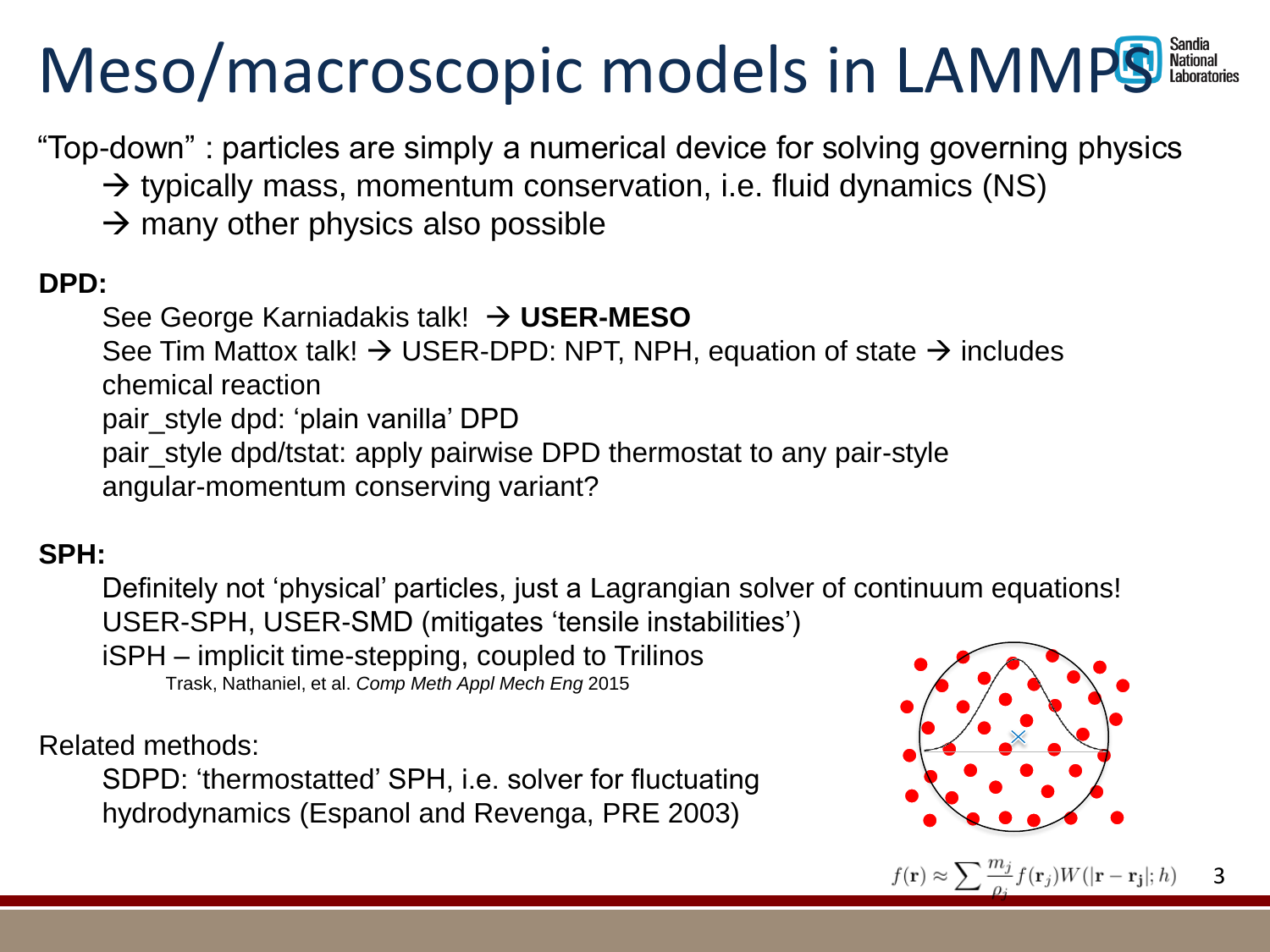# SPH gallery



USER-SPH (Georg Ganzenmuller):



#### DualSPHysics:



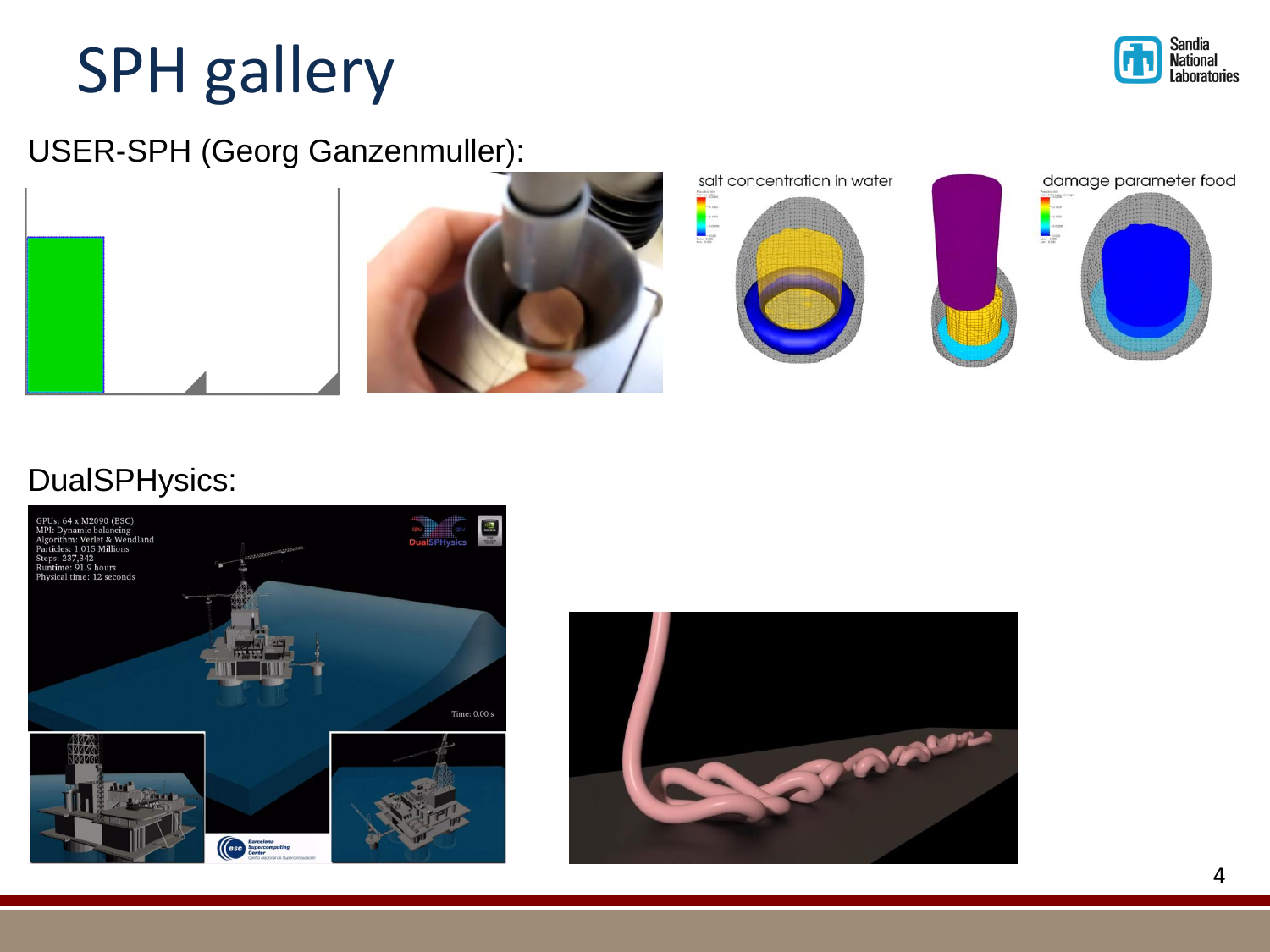# Hydrodynamics in colloidal suspensions





Colloid particles macroscopic ~1 micron: COLLOID package, fix nve/sphere Solvent: (fluctuating) hydrodynamics!

- Particle methods (DPD, etc.)
- Lattice Boltzmann (USER-LB), stochastic rotation dynamics (SRD)
- FLD: simplified version of Stokesian dynamics
- MANGO-SELM: Atzberger group; solvers of fluctuating hydrodynamics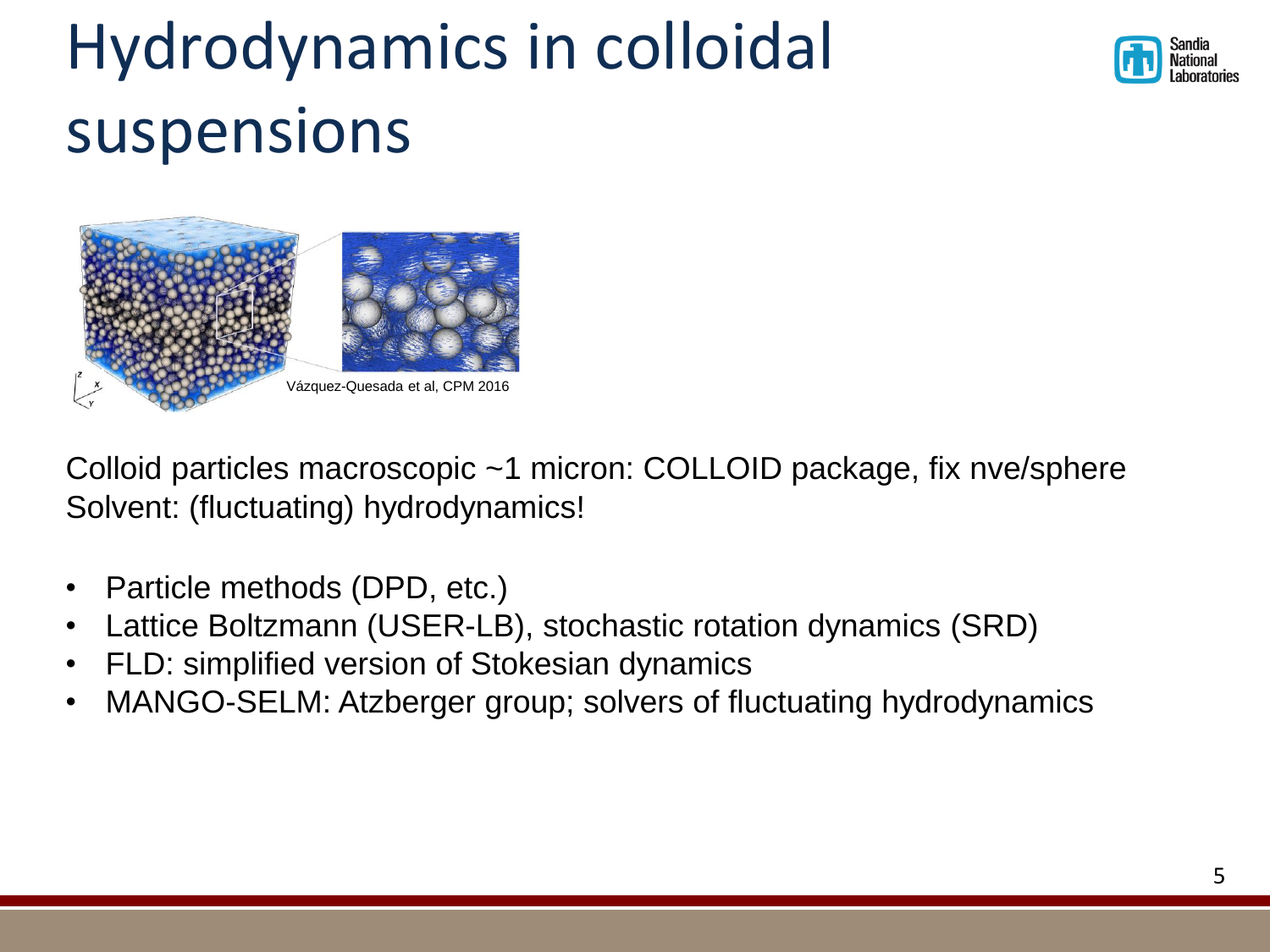# Hydrodynamics in colloidal suspensions

• Limited to simple particle shapes, domain

geometries

Newtonian only



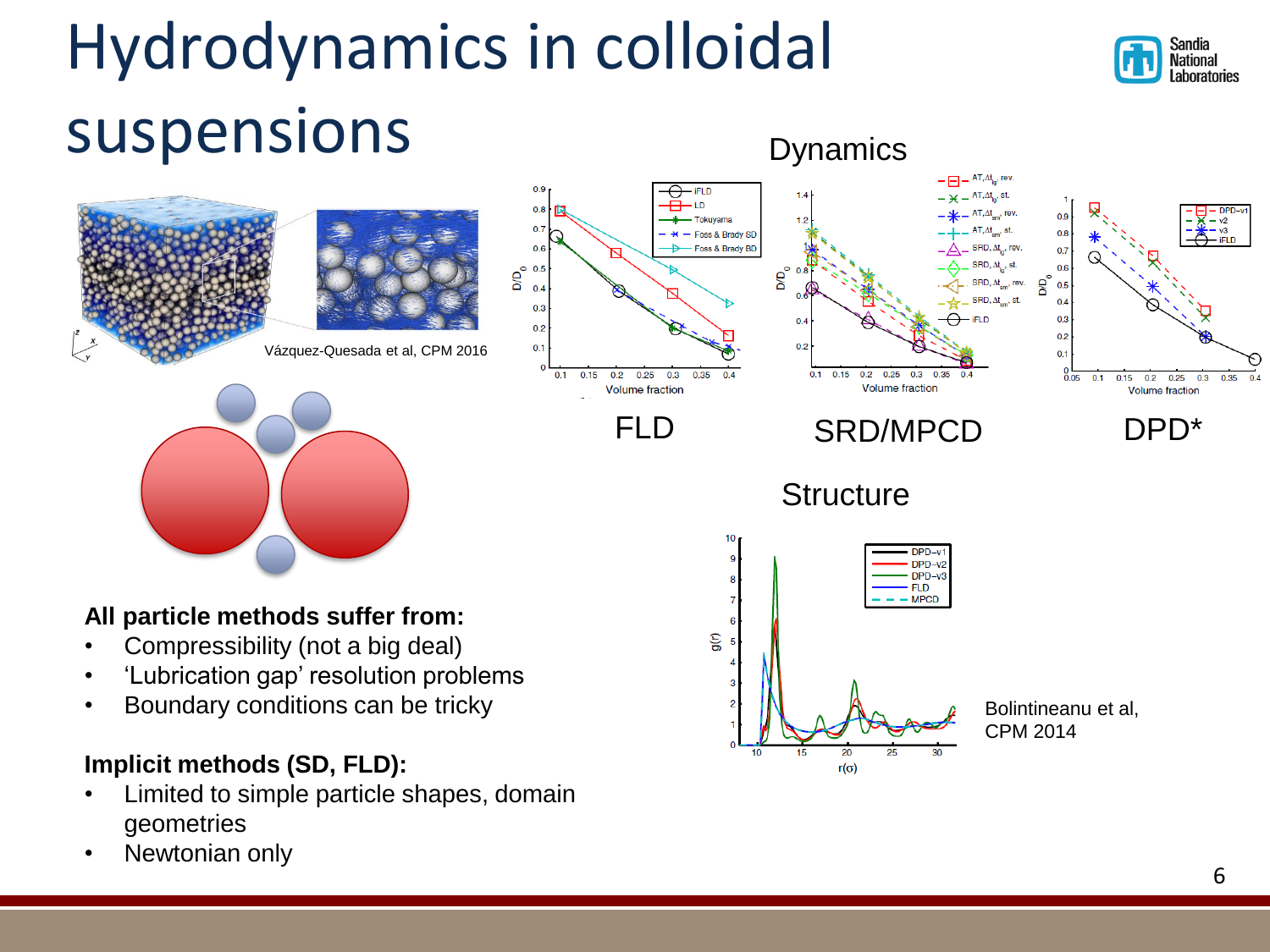### Granular



Dissipative term;

#### pair gran/hertz:

Analytical Hertz solution (1882 for normal contact force:

$$
\delta = R_i + R_j - ||\mathbf{r}_i - \mathbf{r}_j|| > 0
$$
 *Disspative term;*  
\n
$$
\delta = R_i + R_j - ||\mathbf{r}_i - \mathbf{r}_j|| > 0
$$
 *Using damping models*  
\n
$$
\mathbf{F}_n = k_n \sqrt{R} \delta^{3/2} \mathbf{n} - \sqrt{R} \delta m \gamma_n \mathbf{v}_n
$$
 *Many damping models*  
\nWhat about oblique contact/tangential force?  
\n
$$
\mathbf{F}_s = -k_s \int_{t_0}^t v_{th}(\tau) d\tau - \eta_T v_{th}
$$
  
\n
$$
F_s = -k_s \int_{t_0}^t v_{th}(\tau) d\tau - \eta_T v_{th}
$$
  
\nNeeds to account for  
\n
$$
v_{th} = v_t - (R_i \Omega_i + R_j \Omega_j) \times n
$$
 *N N the not not the not not where not not where not not not not not not not not not not not not not not not not not not not not not not not not not not not not not not not not not not not not not not not not not not not not not not not not not not not not not* <

**Also see: LIGGGHTS/CFDEM project**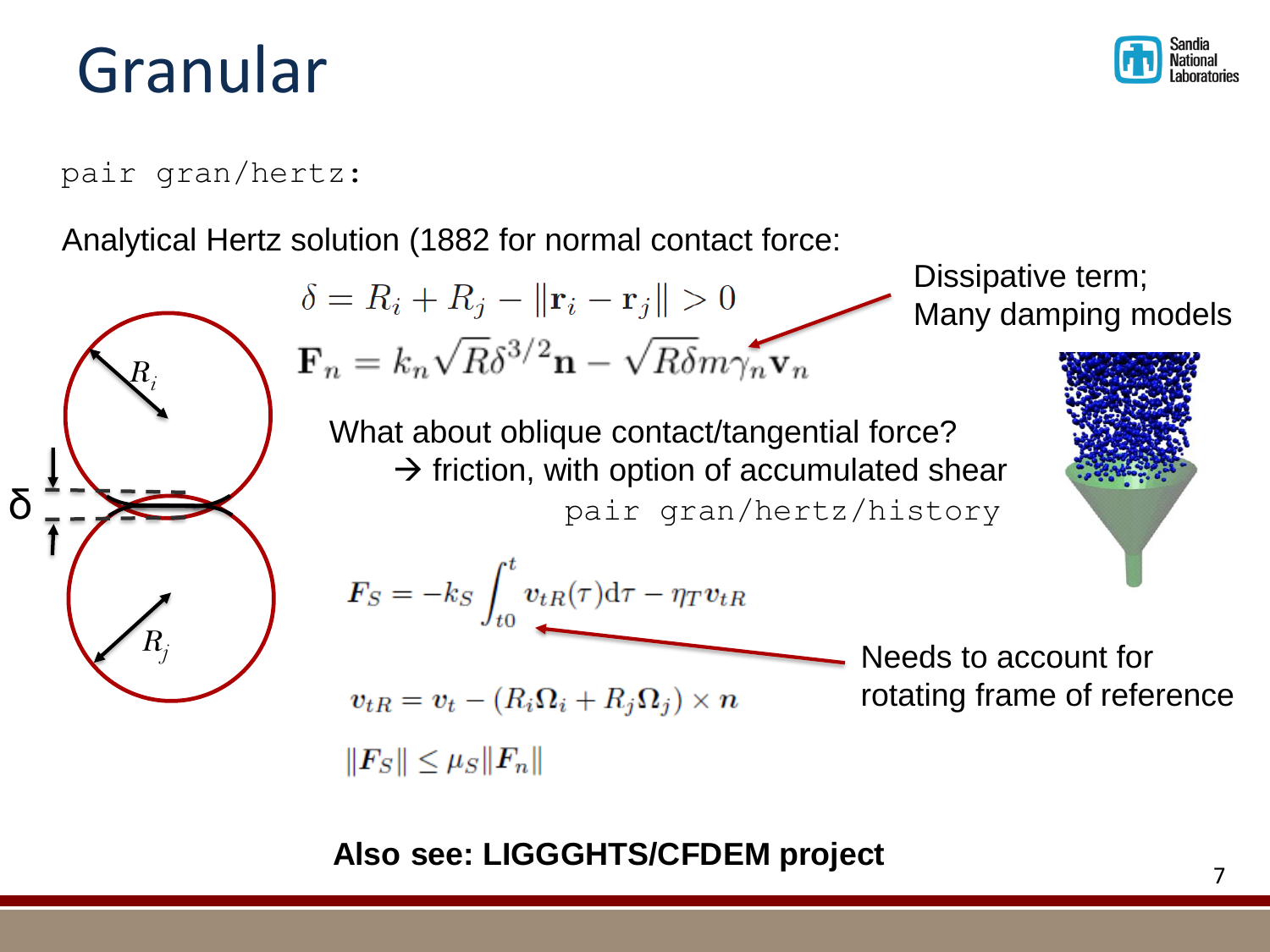### Peridynamics



- Nonlocal formulation of solid mechanics
- Good alternative to e.g. XFEM for modeling fracture/fragmentation
- PERI package in LAMMPS
- Not frequently maintained, much of peridynamics development now in Peridigm



#### Stewart Silling, Mike Parks, many others (SNL)

Silling, Stewart A. "Reformulation of elasticity theory for discontinuities and long-range forces." *Journal of the Mechanics and Physics of Solids* 48.1 (2000): 175-209.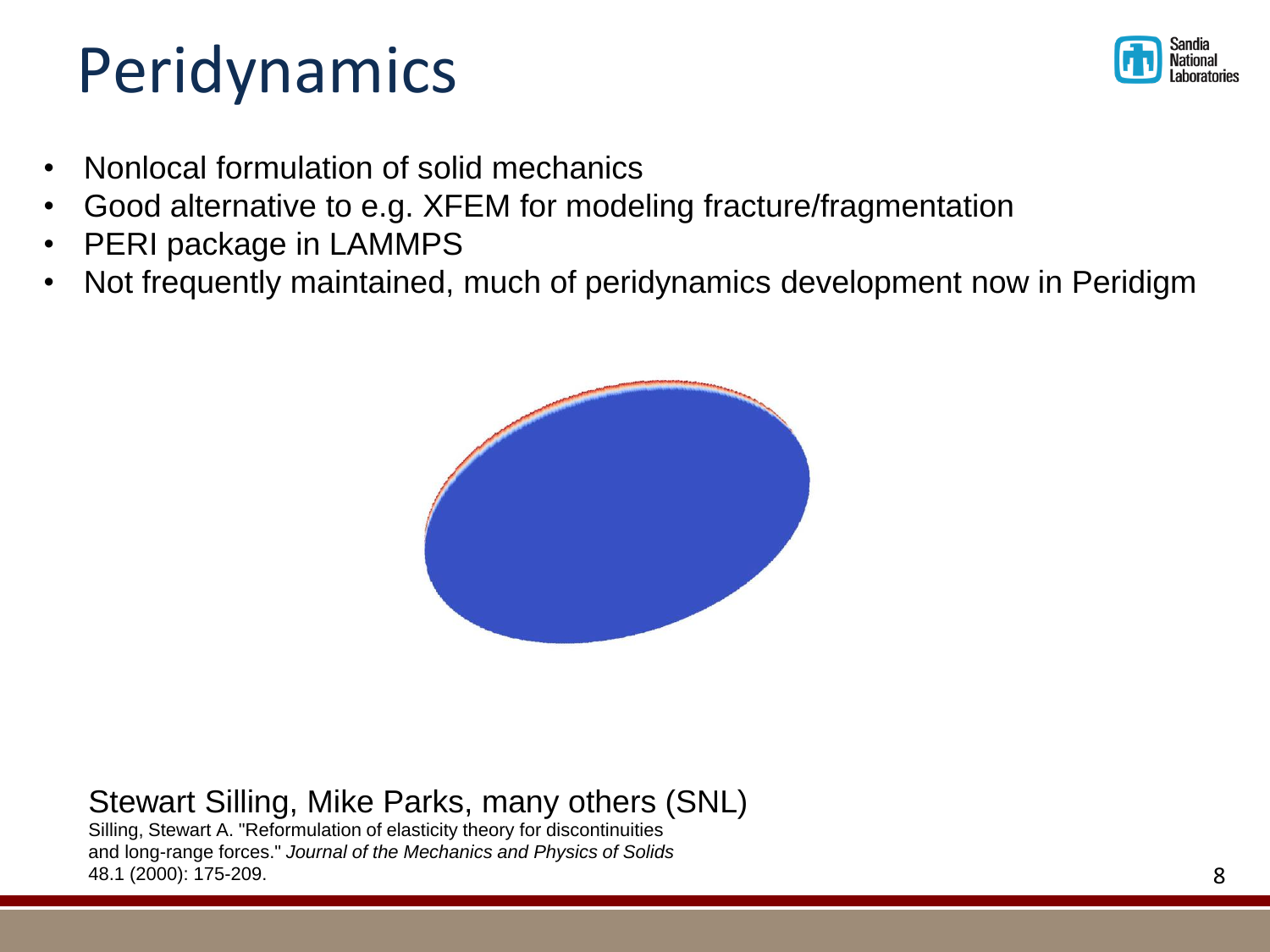## Molecular and macroscopic



USER-AtC package:

- Molecular simulation in one region coupled to continuum (e.g. FEM)
- Couple continuum equations throughout domain to molecular system
- On-the-fly analysis of MD to extract continuum quantities



Reese Jones, Jeremy Templeton (both SNL)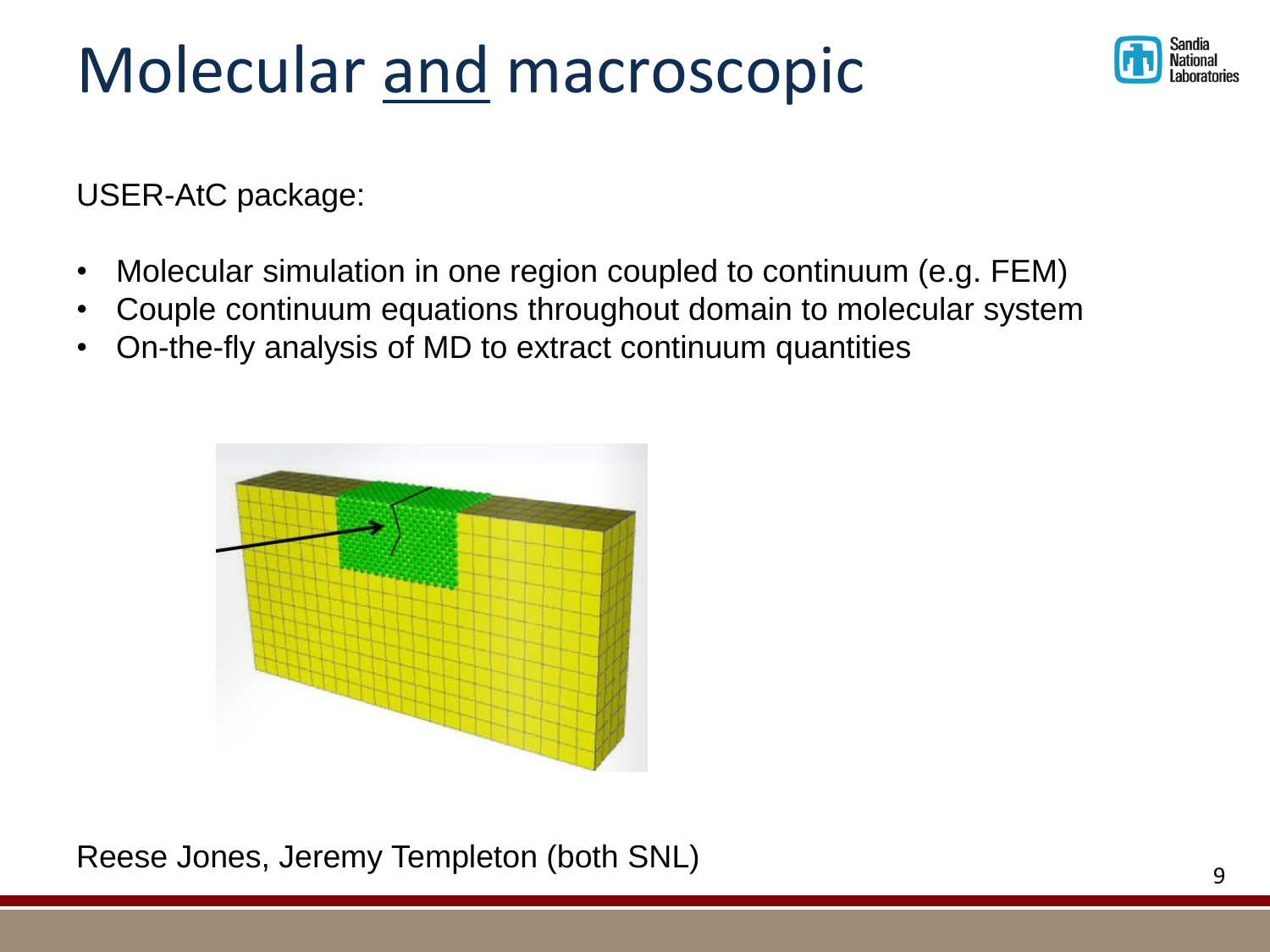### 'Detailed' MD to coarse-grained MD Laborato

Basic idea: access larger length/time scales by using less detailed representations





This works because:

- 1. Fewer particles!
- 2. 'Softer', sometimes simpler potentials  $\rightarrow$  enables larger time step
- Not limited to atomistic $\rightarrow$ bead-spring; hierarchical also possible